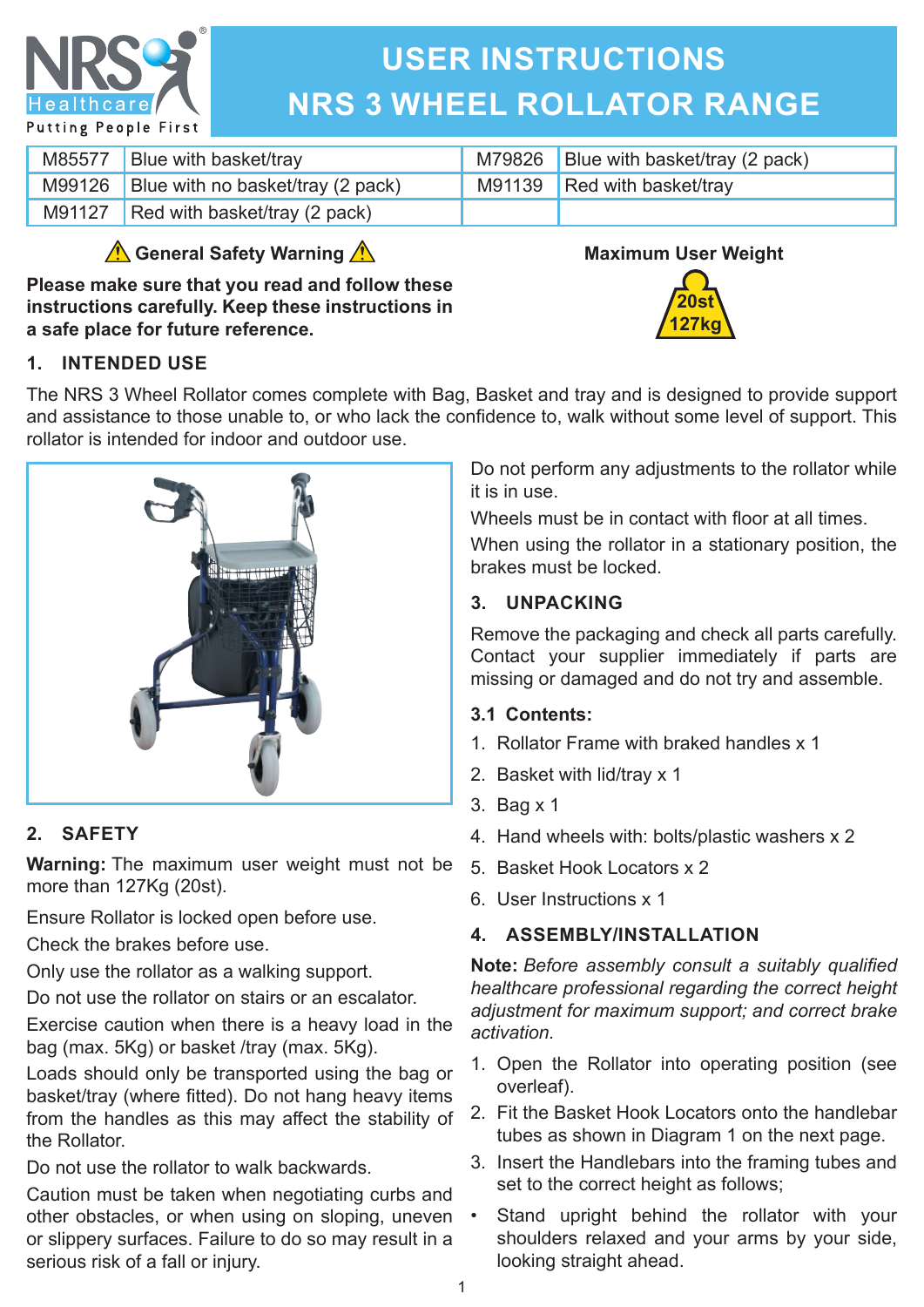In this position, the handgrips of the rollator should be adjusted to a height level with your wrists.



**Diagram 1:** 

- This will position your arms at an approximate 20º to 30º bend when using the rollator.
- Check that the holes in the handle bars and the frame are aligned.
- Place the supplied bolt through the aligned holes in the handlebar and frame. The holes in the frame are hexagonal in shape to accommodate the head of the bolt.
- Place the washer over the bolt and then apply the hand nut. Hand-tighten firmly, but do not over tighten.
- 4. Check the brakes thoroughly before use.

**Note:** *The brakes are factory set, and if assembled correctly do not need adjusting. To check; Apply and release the parking brake on each side 10 times (see diagram 5b).*

*The brake should grip the wheel and prevent any movement when applied, when released, the gap between the brake and the wheel should be between 1 to 3 mm. If either of the above conditions is not correct adjust the brakes as detailed in the maintenance section, and re-check.*

- 5. Fit the bag to the frame as shown in the photograph on page 1 using the poppers to fasten.
- 6. Fit the basket by fitting the hooks on the basket into the hook locators as shown in diagrams 2 & 3.



**Diagram 2:** 



**Diagram 3:** 

# **5. IN USE**

# **5.1 Opening:**

Fold out the Rollator and push down the cross bar fully. (See Diagram 4a).

**Note:** *It is very important that the crossbar is pushed fully down to prevent the Rollator folding during use.*

Fit basket/tray in correct position (if provided).

#### **5.2 Folding:**

Remove basket (if present) and pull up the cross bar. (See Diagram 4b) The Rollator will then close inwards for storage. Take care to keep fingers out of frame when folding. The bag should be empty before folding.

#### **5.3 Walking:**

This unit is to be used as a mobility aid, creating a natural gait as the user walks securely with their primary weight distribution between the handlebars and with the unit in front of the user.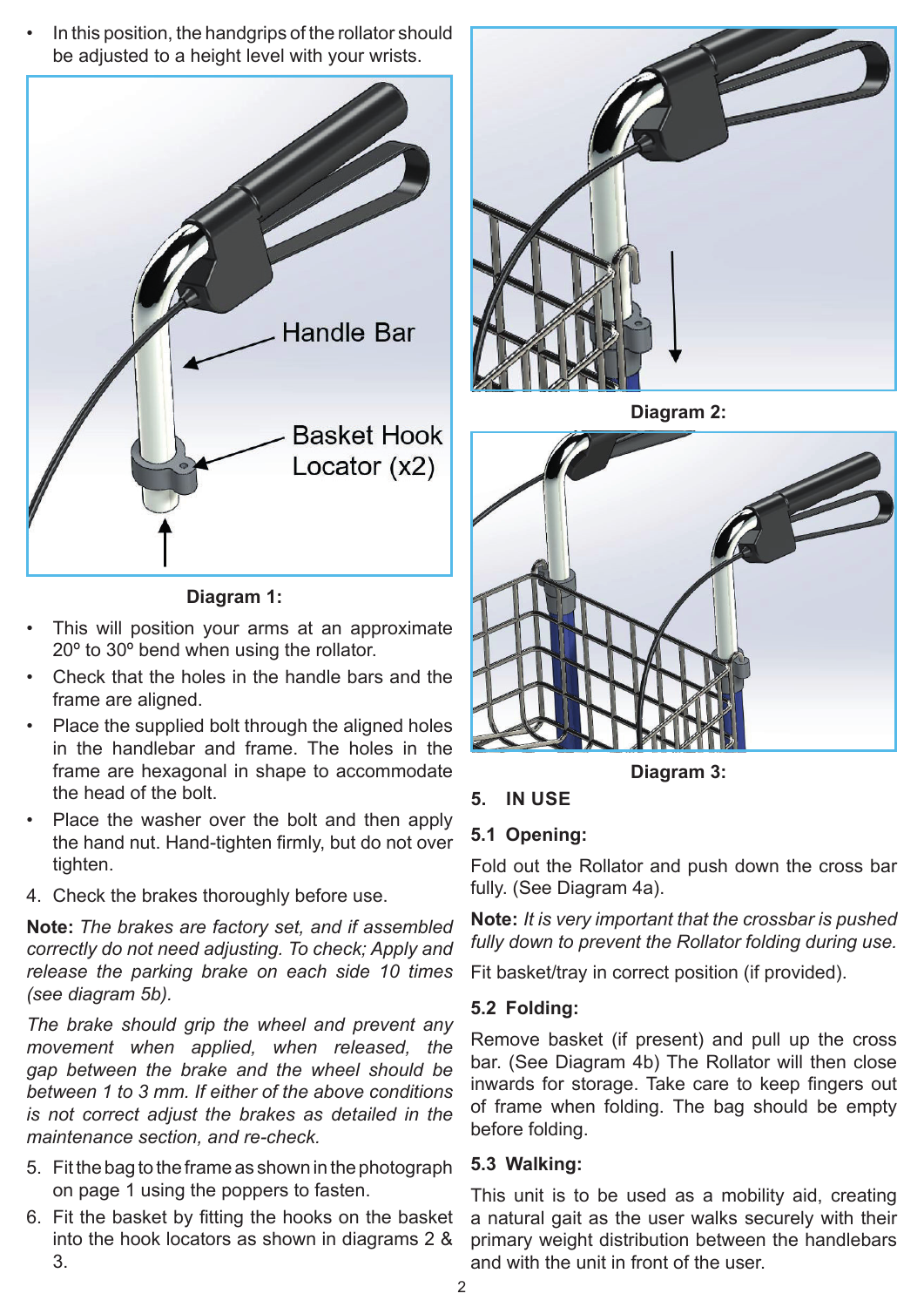#### **5.4 Braking:**

The locking brakes are intended to assist the user to control the Rollator. To apply the brakes when in motion, pull up both of the loop handles. (See diagram 5a).

To apply the parking brakes, push down the handles until they lock down. A distinct click indicates that the brake is in the correct position. (See Diagram 5b) It is important that both the brakes are put in the parking position when they are to be used. Lift up the handle to release.

If you apply the parking brakes, or pull up the brakes to stop whilst moving, and the rear wheels on the rollator still move, stop use immediately. Do not use again until the brakes have been checked and correctly adjusted. Refer to the maintenance section.

#### **6. MAINTENANCE**

- Regularly check for wear and tear and that all screws and knobs are securely fastened.
- Check brakes are working satisfactorily by both walking and squeezing the brakes and by braking to a stop.
- Check the parking brakes by pushing the handles into the locked position, and then trying to push the rollator.
- If the brakes do not completely lock the wheels the brakes need to be adjusted, as detailed below.

#### **6.1 Brake Adjustment:**

- The brake adjusters are situated in front of the brake handles, as shown in diagram 6. To adjust, loosen the lock nut, turn the adjuster anticlockwise to tighten the brake then retighten the lock nut.
- For correct adjustment the brake mechanism should not touch the wheel, but the gap should be no greater than 3mm.
- Caution: After making any adjustments to the brakes, you must test them before the rollator is used.
- If adjustment does not tighten the brakes, do not use the rollator. Contact your dealer or NRS Customer services, details below.

#### **7. CLEANING INSTRUCTIONS.**

Clean regularly, wipe down with a soft, non abrasive cloth.

Ensure there is no build up of dirt or debris around the axle, brakes and wheels.



#### **Diagram 6: Brake Adjustment**

#### **8. PRODUCT GUARANTEE**

NRS Healthcare guarantee this product for a period of 12 months, from the date of purchase, against faulty materials and workmanship.

This guarantee does not cover; fair wear & tear, abuse, misuse, interference or tampering with any part of the product.

Any guarantee issued by NRS Healthcare does not affect your statutory rights.

If you have any problems with our products, please contact us at the address below.

If you have experienced an injury, contact us but feel free to contact the Medical and Healthcare products Regulatory Agency at:

devices.regulatory@mhra.gov.uk